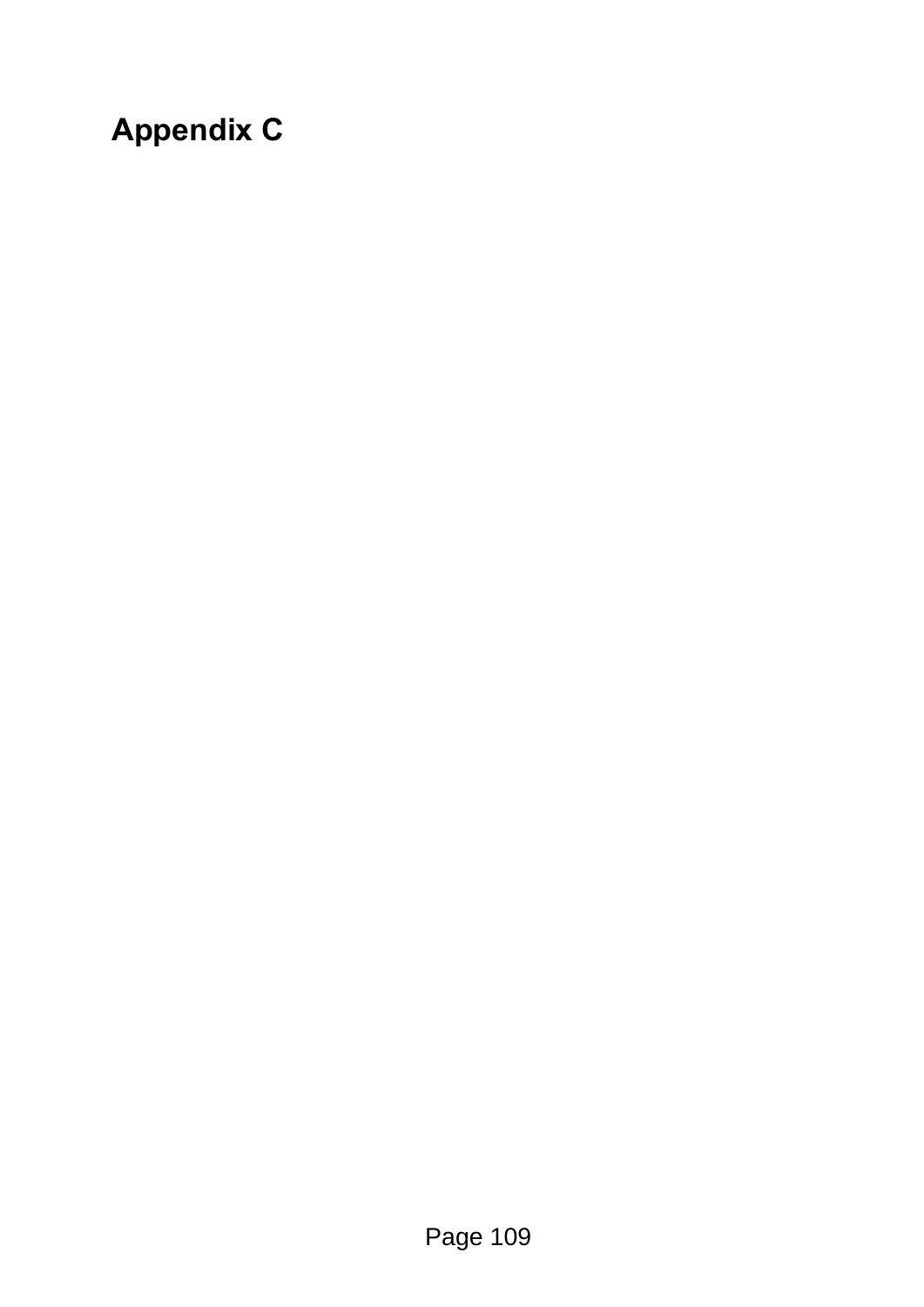# **Hackney Carriage and Private Hire Driver's Licence Policy review: Summary report**

This report was created on Wednesday 16 February 2022 at 13:57 and includes **69** responses.

munutu

The activity ran from 06/12/2021 to 11/02/2022.

# **Contents**

| Question 1: Are you a licensed Sheffield Driver of a Hackney Carriage or Private Hire vehicle?                                       | 2                |
|--------------------------------------------------------------------------------------------------------------------------------------|------------------|
| Are you a licensed Sheffield Driver of a Hackney Carriage or Private Hire vehicle?                                                   | 2                |
| Question 2: Is the policy easy to understand?                                                                                        | $\boldsymbol{2}$ |
| Is the policy easy to understand?                                                                                                    | 2                |
| If no, please tell us why                                                                                                            | 2                |
| Question 3: Does the policy document provide you with the information required to understand the purpose? a) Provide individuals 2   |                  |
| with a clear, consistent basis for submitting applications b) Provide a clear, consistent basis for determining licence applications |                  |
| Does the policy document provide you with the information required to understand the purpose of the policy: • Provide                | $\overline{2}$   |
| individuals with a clear, consistent basis for submitting applications . Provide a clear, consistent basis for determining           |                  |
| licence applications . Support the wider strategic aims of the City Council, especially those related to the environment and         |                  |
| clean air                                                                                                                            |                  |
| If no, please tell us why                                                                                                            | 2                |
| Question 4: Does the policy document include any information that you disagree with or you think needs amending?                     | 3                |
| Does the policy document include any information that you disagree with or you think needs amending?                                 | 3                |
| If yes, please provide comments, making it clear which section you are referring to.                                                 | 3                |
| Question 5: Are there any changes that you think would improve the policy?                                                           | 3                |
| Are there any changes that you think would improve the policy?                                                                       | 3                |
| If yes, please provide comments, making it clear which section you are referring to.                                                 | 3                |
| Question 6: If you have any further comments on the policy, please tell us below.                                                    | 3                |
| If you have any further comments on the policy, please tell us below.                                                                | 3                |
| Question 7: Age                                                                                                                      | 4                |
| Age                                                                                                                                  | 4                |
| Question 8: Ethnicity                                                                                                                | 4                |
| White                                                                                                                                | 4                |
| Other White background                                                                                                               | 5                |
| Asian or Asian British                                                                                                               | 5                |
| Other Asian background                                                                                                               | 5                |
| <b>Black or Black British</b>                                                                                                        | 5                |
| <b>Black or Black British other</b>                                                                                                  | 6                |
| Other ethnic group                                                                                                                   | 6                |
| Other ethnic group                                                                                                                   | 6                |
| Mixed /multiple heritage                                                                                                             | 6                |
| Other mixed background                                                                                                               | 6                |
| Question 9: Sex                                                                                                                      | $\overline{7}$   |
| Sex                                                                                                                                  | $\overline{7}$   |
| Sex other                                                                                                                            | $\overline{7}$   |
| Question 10: Gender Identity                                                                                                         | 7                |
| Gender Identity                                                                                                                      | 7                |
| How do you identify?                                                                                                                 | 7                |
| If you chose other, please state here                                                                                                | 7                |
| Question 11: Disability                                                                                                              | 8                |
| disability                                                                                                                           | 8                |
| Disability detail                                                                                                                    | 8                |
| other disability                                                                                                                     | 9                |
| Question 12: Religion/Belief                                                                                                         | 9                |
| Religion/belief                                                                                                                      | 9                |
| other faith                                                                                                                          | 9                |
| Question 13: Sexual orientation                                                                                                      | 10               |
| Sexual orientation                                                                                                                   | 10               |
| other sexuality                                                                                                                      | 10               |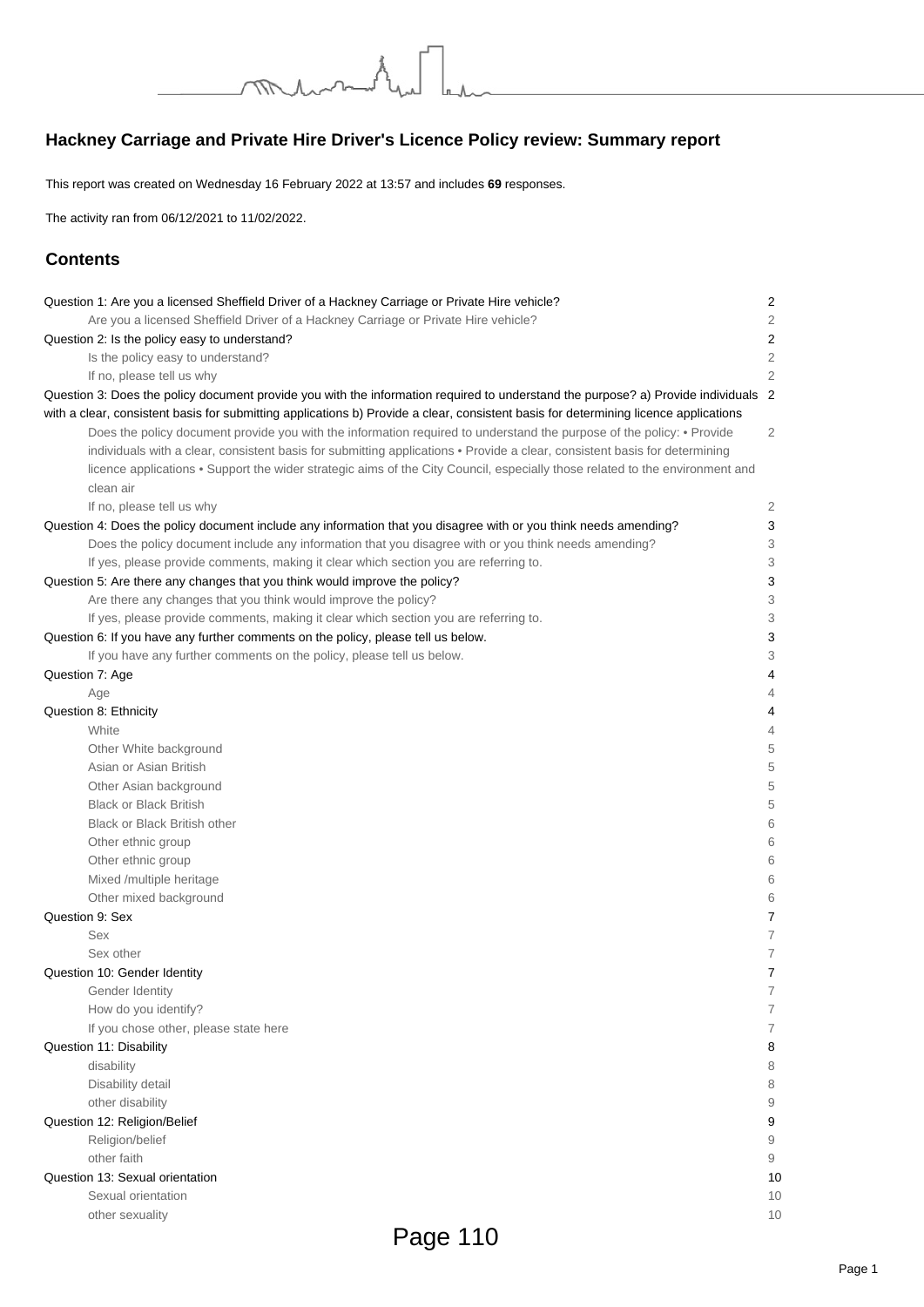# **Question 1: Are you a licensed Sheffield Driver of a Hackney Carriage or Private Hire vehicle?**



#### **Are you a licensed Sheffield Driver of a Hackney Carriage or Private Hire vehicle?**

# **Question 2: Is the policy easy to understand?**

#### **Is the policy easy to understand?**



#### **If no, please tell us why**

There were **25** responses to this part of the question.

**Question 3: Does the policy document provide you with the information required to understand the purpose? a) Provide individuals with a clear, consistent basis for submitting applications b) Provide a clear, consistent basis for determining licence applications**

**Does the policy document provide you with the information required to understand the purpose of the policy: • Provide individuals with a clear, consistent basis for submitting applications • Provide a clear, consistent basis for determining licence applications • Support the wider strategic aims of the City Council, especially those related to the environment and clean air**



#### **If no, please tell us why**

There were **19** responses to this part of the question.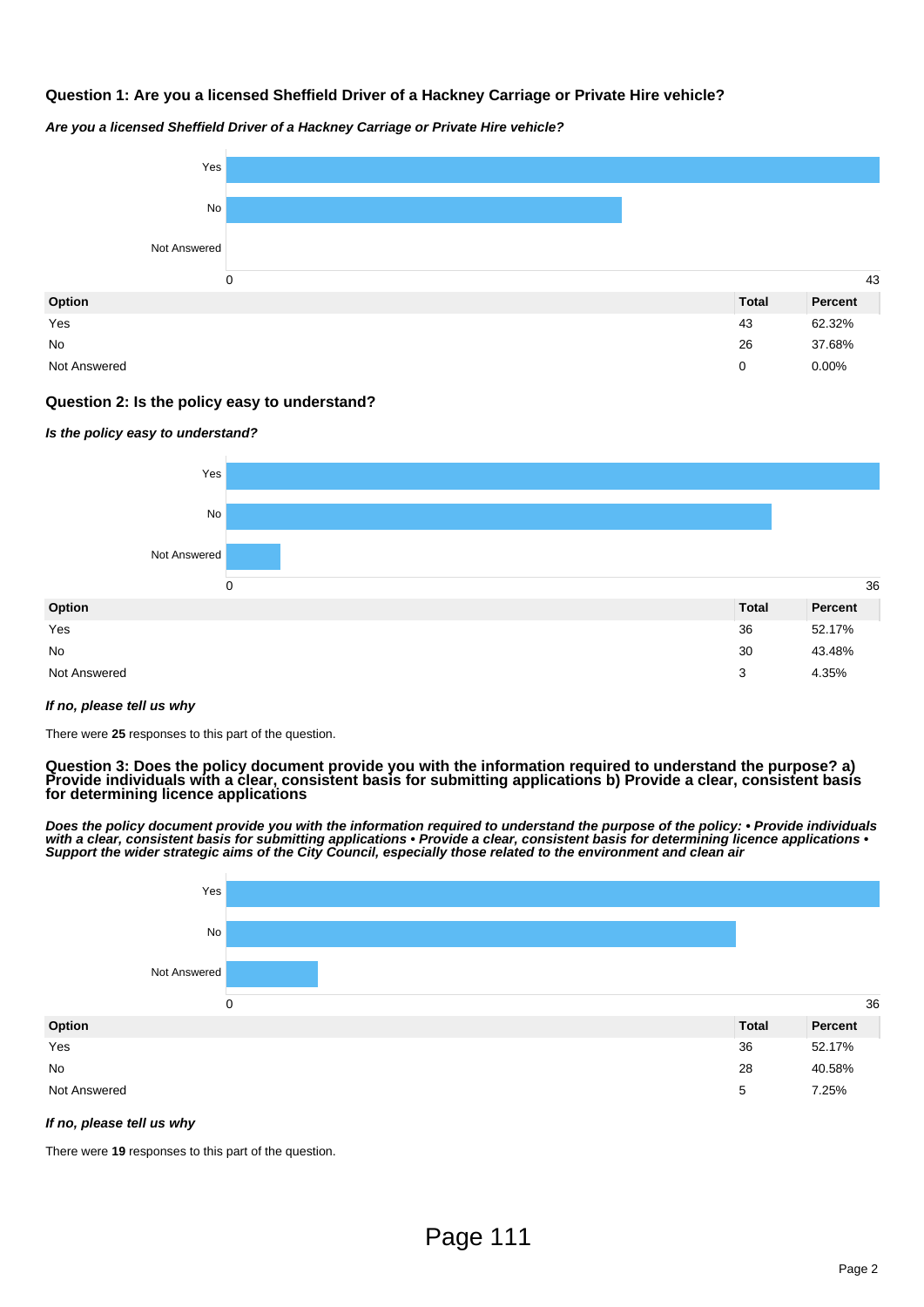# **Question 4: Does the policy document include any information that you disagree with or you think needs amending?**



**Does the policy document include any information that you disagree with or you think needs amending?**

#### **If yes, please provide comments, making it clear which section you are referring to.**

There were **35** responses to this part of the question.

# **Question 5: Are there any changes that you think would improve the policy?**

#### **Are there any changes that you think would improve the policy?**



#### **If yes, please provide comments, making it clear which section you are referring to.**

There were **41** responses to this part of the question.

# **Question 6: If you have any further comments on the policy, please tell us below.**

#### **If you have any further comments on the policy, please tell us below.**

There were **28** responses to this part of the question.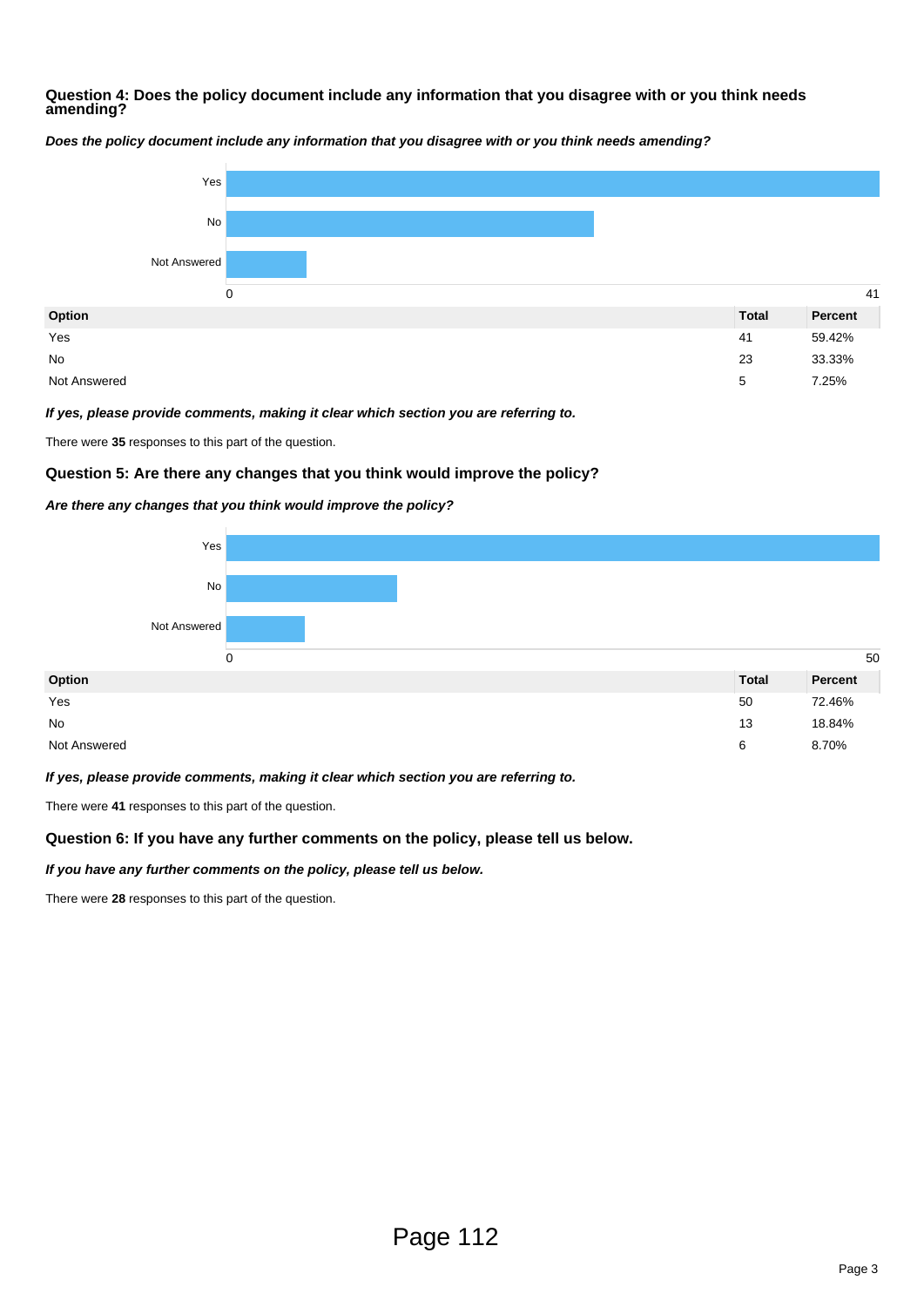# **Question 7: Age**

**Age**



| Option       | <b>Total</b>             | Percent |
|--------------|--------------------------|---------|
| $16 - 18$    | $\mathbf 0$              | 0.00%   |
| 19 - 24      | 1                        | 1.45%   |
| $25 - 34$    | 15                       | 21.74%  |
| $35 - 44$    | 20                       | 28.99%  |
| $45 - 54$    | 23                       | 33.33%  |
| $55 - 64$    | $\overline{7}$           | 10.14%  |
| $65 - 74$    | $\overline{\phantom{a}}$ | 1.45%   |
| 75 - 84      | $\mathbf 0$              | 0.00%   |
| $85 +$       | 0                        | 0.00%   |
| Not Answered | $\overline{2}$           | 2.90%   |

# **Question 8: Ethnicity**

**White**



Page 4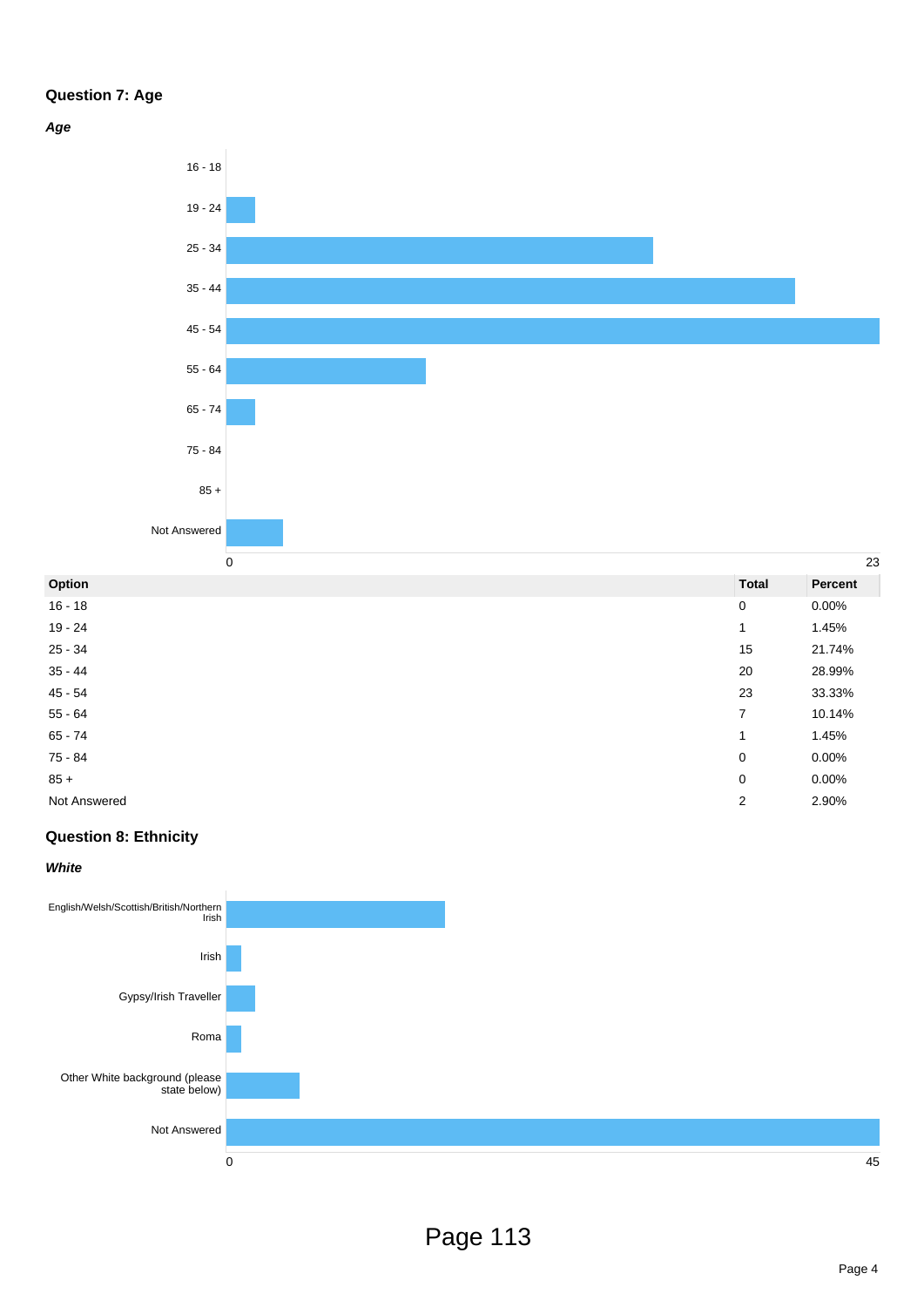| Option                                        | <b>Total</b> | <b>Percent</b> |
|-----------------------------------------------|--------------|----------------|
| English/Welsh/Scottish/British/Northern Irish | 15           | 21.74%         |
| Irish                                         |              | 1.45%          |
| Gypsy/Irish Traveller                         | 2            | 2.90%          |
| Roma                                          |              | 1.45%          |
| Other White background (please state below)   | 5            | 7.25%          |
| Not Answered                                  | 45           | 65.22%         |

# **Other White background**

There were **3** responses to this part of the question.

#### **Asian or Asian British**



| <b>Total</b> | <b>Percent</b> |
|--------------|----------------|
| 0            | $0.00\%$       |
| 35           | 50.72%         |
|              | 1.45%          |
|              | 1.45%          |
| 2            | 2.90%          |
| 30           | 43.48%         |
|              |                |

#### **Other Asian background**

There were **2** responses to this part of the question.

#### **Black or Black British**

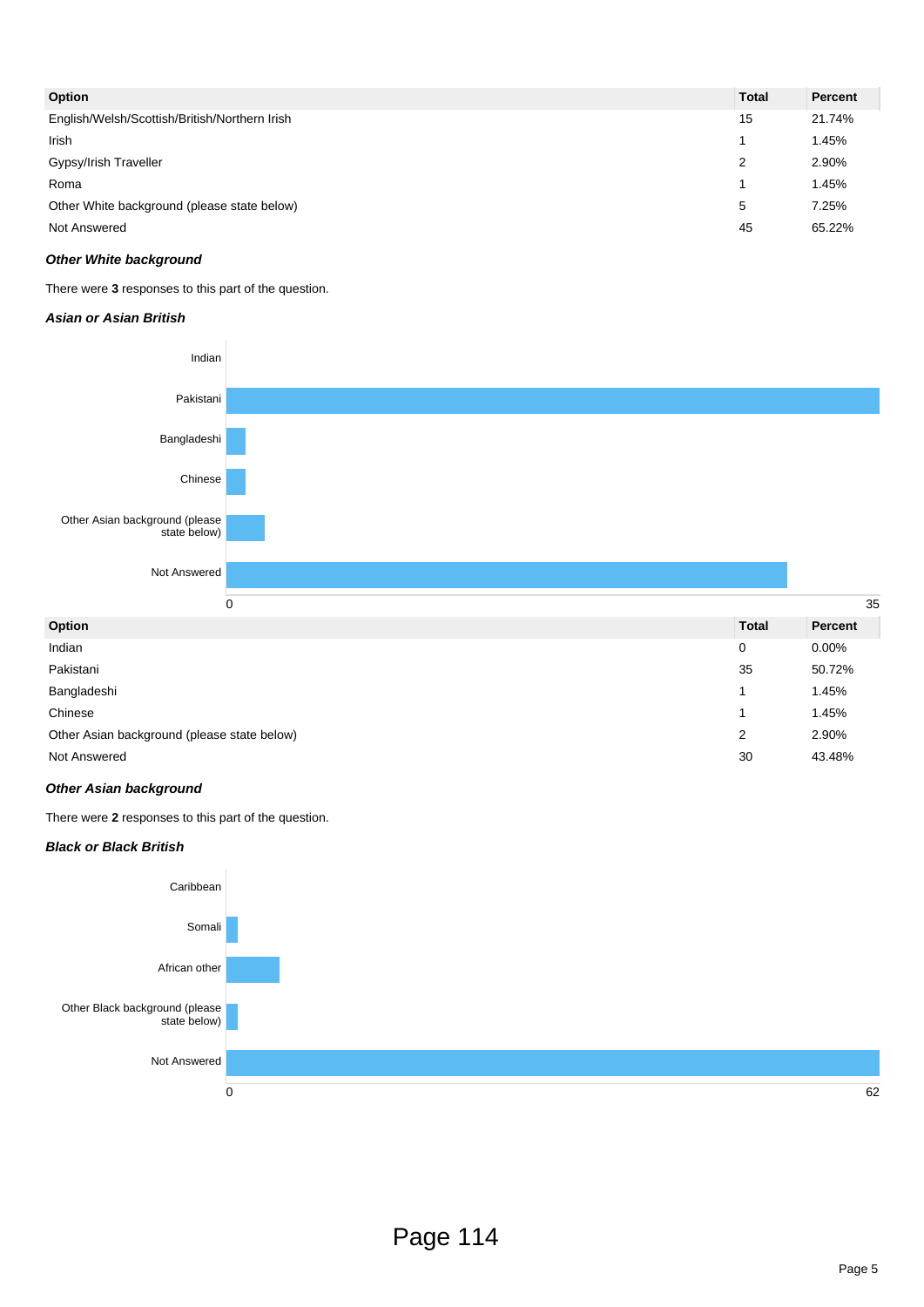| Option                                      | <b>Total</b> | Percent  |
|---------------------------------------------|--------------|----------|
| Caribbean                                   | 0            | $0.00\%$ |
| Somali                                      |              | 1.45%    |
| African other                               | 5            | 7.25%    |
| Other Black background (please state below) |              | 1.45%    |
| Not Answered                                | 62           | 89.86%   |

# **Black or Black British other**

There was **1** response to this part of the question.

#### **Other ethnic group**



| Option                                  | <b>Total</b> | Percent  |
|-----------------------------------------|--------------|----------|
| Yemeni                                  |              | $0.00\%$ |
| Other Arab                              |              | 0.00%    |
| Other ethnic group (please state below) |              | 1.45%    |
| Not Answered                            | 68           | 98.55%   |

## **Other ethnic group**

There was **1** response to this part of the question.

#### **Mixed /multiple heritage**

| Option                                         |  | <b>Total</b> | Percent |  |
|------------------------------------------------|--|--------------|---------|--|
| 0                                              |  |              | 69      |  |
| Not Answered                                   |  |              |         |  |
| Other Mixed background (please<br>state below) |  |              |         |  |
| White and Asian                                |  |              |         |  |
| White and Black African                        |  |              |         |  |
| White and Black Caribbean                      |  |              |         |  |
|                                                |  |              |         |  |

| <b>UPHOIL</b>                               | ι υιαι | rercent  |
|---------------------------------------------|--------|----------|
| White and Black Caribbean                   | 0      | $0.00\%$ |
| White and Black African                     |        | $0.00\%$ |
| White and Asian                             |        | $0.00\%$ |
| Other Mixed background (please state below) | 0      | $0.00\%$ |
| Not Answered                                | 69     | 100.00%  |
|                                             |        |          |

#### **Other mixed background**

There were **0** responses to this part of the question.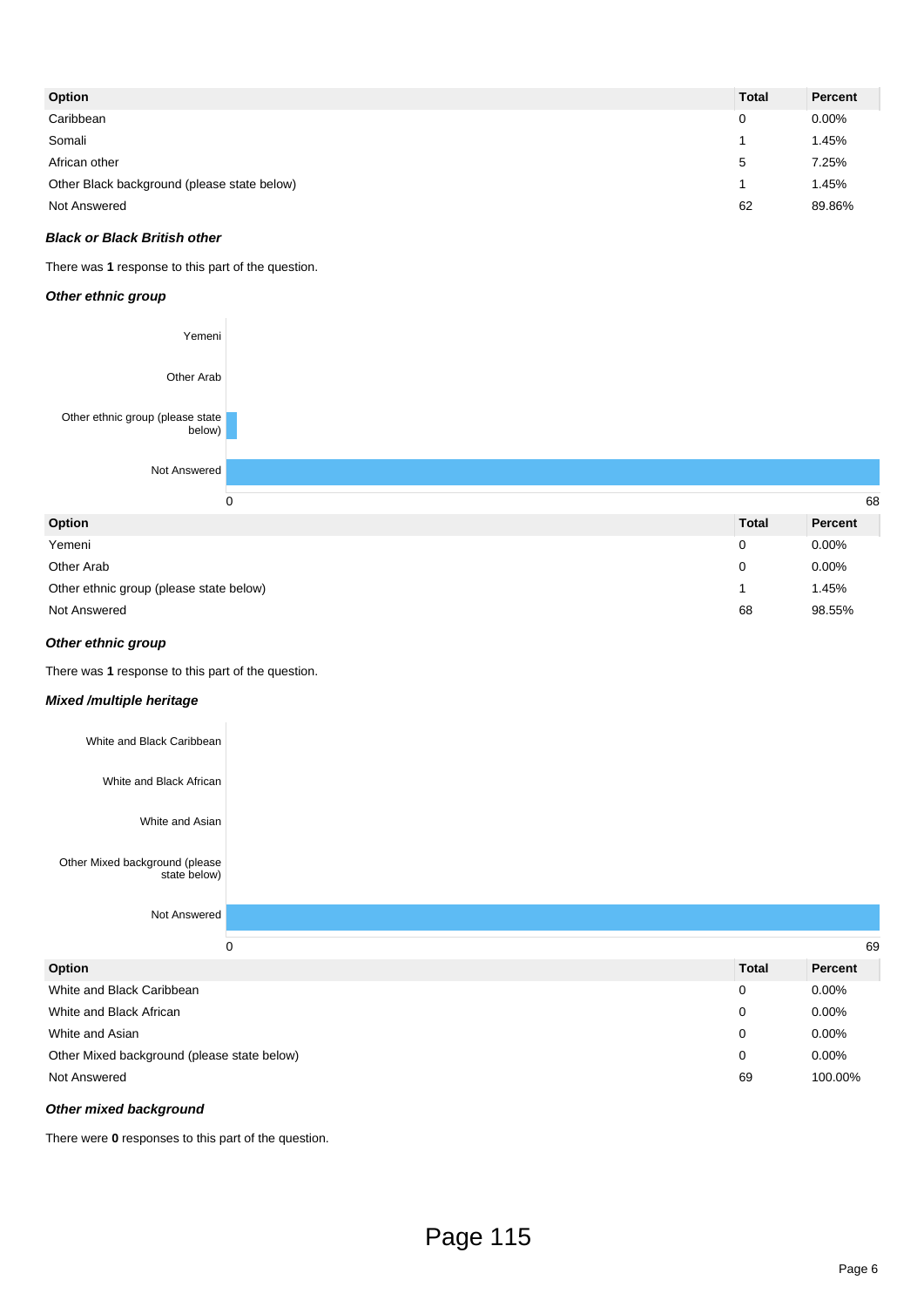# **Question 9: Sex**



Not Answered 5 7.25%

#### **Sex other**

There was **1** response to this part of the question.

# **Question 10: Gender Identity**

#### **Gender Identity**



## **How do you identify?**



### **If you chose other, please state here**

There were **0** responses to this part of the question.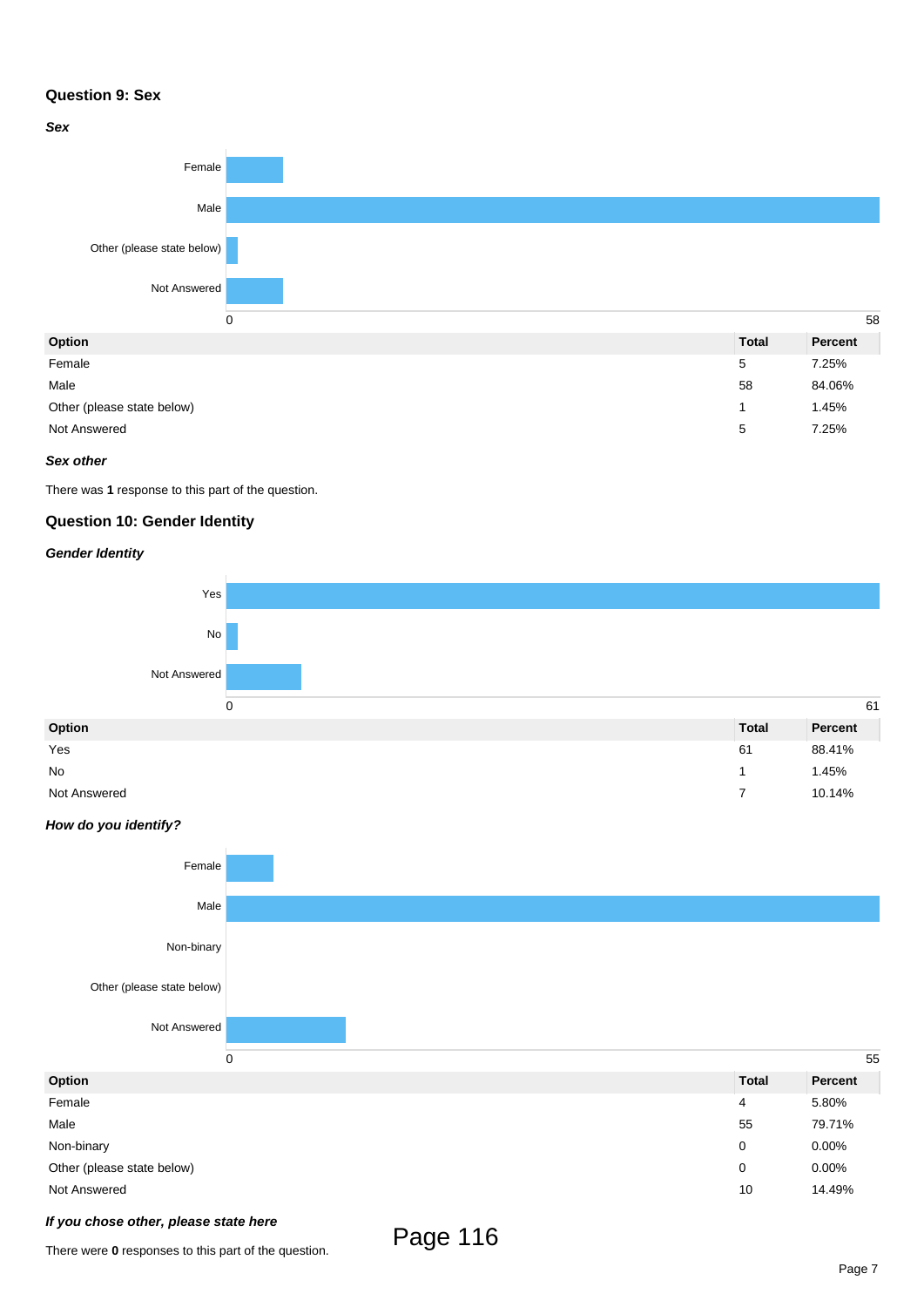# **Question 11: Disability**



No  $57$  82.61%

Not Answered  $\,$   $\,$  8.70%  $\,$   $\,$  8.70%  $\,$   $\,$   $\,$  8.70%  $\,$   $\,$   $\,$  8.70%  $\,$   $\,$  8.70%  $\,$   $\,$  8.70%  $\,$   $\,$  8.70%  $\,$   $\,$  8.70%  $\,$   $\,$  8.70%  $\,$   $\,$  8.70%  $\,$   $\,$  8.70%  $\,$   $\,$  8.70%  $\,$ 

#### **Disability detail**

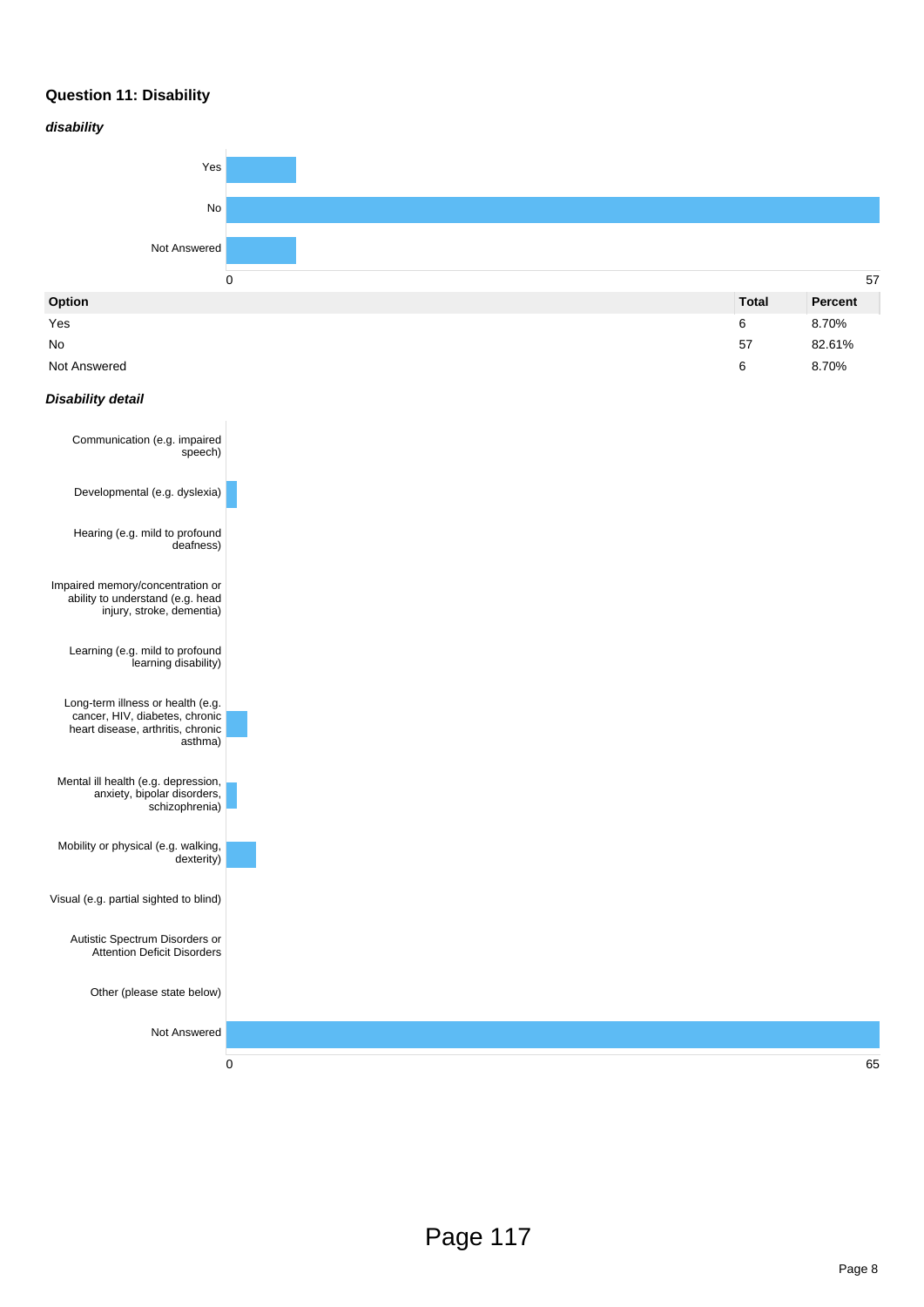| Option                                                                                                     | <b>Total</b> | <b>Percent</b> |
|------------------------------------------------------------------------------------------------------------|--------------|----------------|
| Communication (e.g. impaired speech)                                                                       | 0            | $0.00\%$       |
| Developmental (e.g. dyslexia)                                                                              |              | 1.45%          |
| Hearing (e.g. mild to profound deafness)                                                                   | 0            | 0.00%          |
| Impaired memory/concentration or ability to understand (e.g. head injury, stroke, dementia)                | 0            | $0.00\%$       |
| Learning (e.g. mild to profound learning disability)                                                       | 0            | 0.00%          |
| Long-term illness or health (e.g. cancer, HIV, diabetes, chronic heart disease, arthritis, chronic asthma) | 2            | 2.90%          |
| Mental ill health (e.g. depression, anxiety, bipolar disorders, schizophrenia)                             |              | 1.45%          |
| Mobility or physical (e.g. walking, dexterity)                                                             | 3            | 4.35%          |
| Visual (e.g. partial sighted to blind)                                                                     | 0            | 0.00%          |
| Autistic Spectrum Disorders or Attention Deficit Disorders                                                 | 0            | $0.00\%$       |
| Other (please state below)                                                                                 | 0            | 0.00%          |
| Not Answered                                                                                               | 65           | 94.20%         |

## **other disability**

There was **1** response to this part of the question.

# **Question 12: Religion/Belief**

#### **Religion/belief**



## **other faith**

There were **2** responses to this part of the question.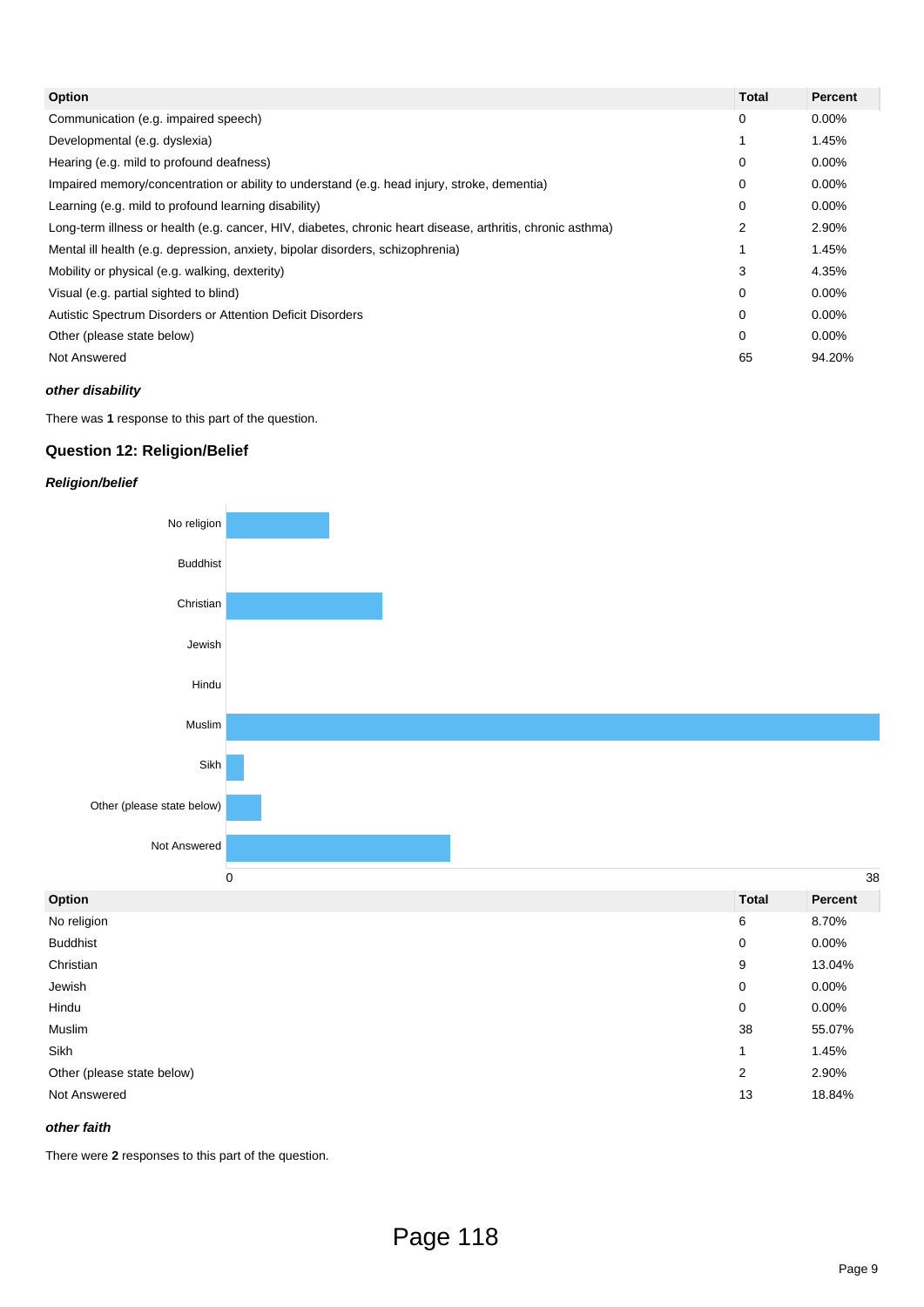# **Question 13: Sexual orientation**

#### **Sexual orientation**



Other (please state below) 0 0.00%

Not Answered 19 27.54%

#### **other sexuality**

There was **1** response to this part of the question.